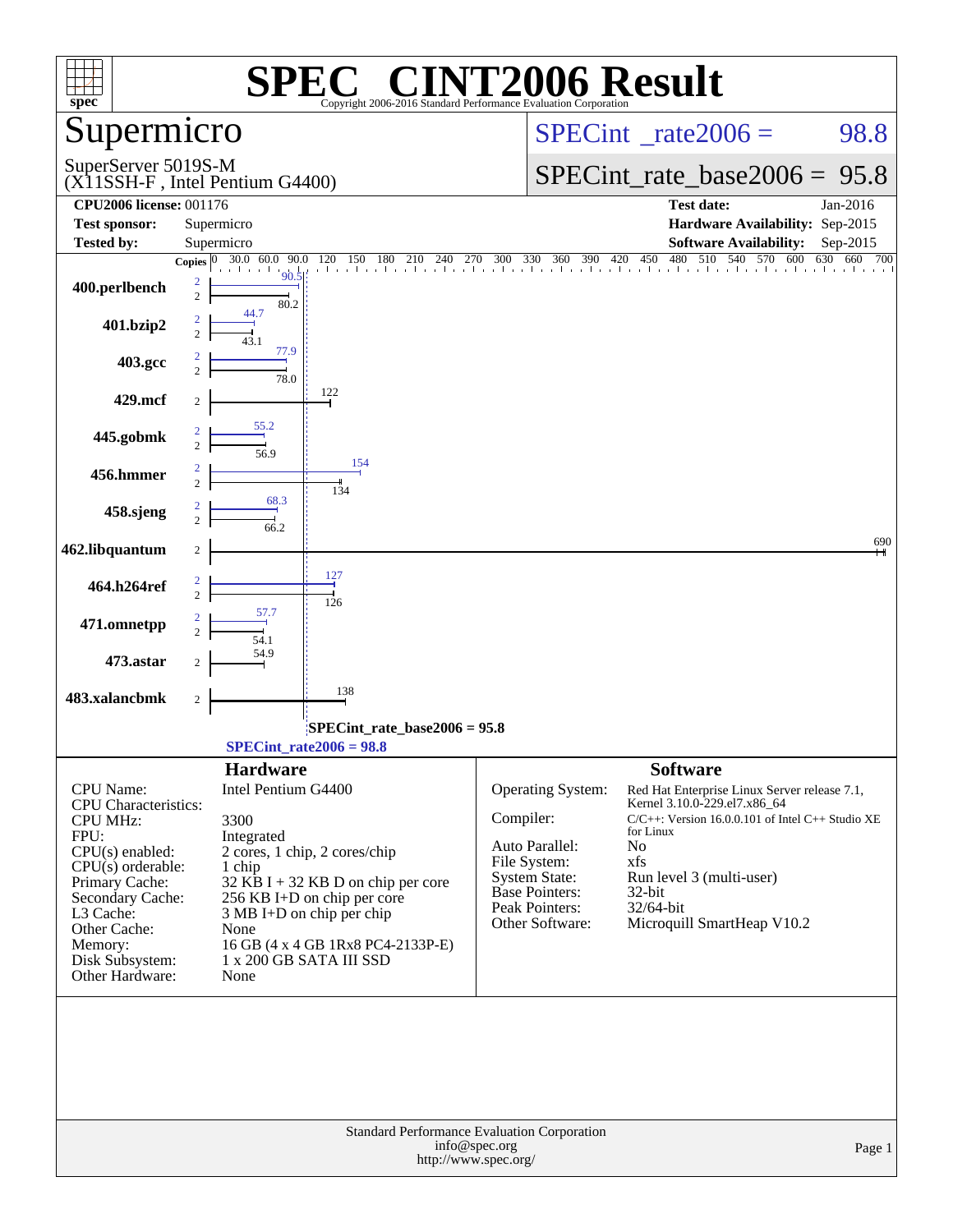

## Supermicro

### $SPECTnt_rate2006 = 98.8$

SuperServer 5019S-M

(X11SSH-F , Intel Pentium G4400)

[SPECint\\_rate\\_base2006 =](http://www.spec.org/auto/cpu2006/Docs/result-fields.html#SPECintratebase2006) 95.8

**[CPU2006 license:](http://www.spec.org/auto/cpu2006/Docs/result-fields.html#CPU2006license)** 001176 **[Test date:](http://www.spec.org/auto/cpu2006/Docs/result-fields.html#Testdate)** Jan-2016 **[Test sponsor:](http://www.spec.org/auto/cpu2006/Docs/result-fields.html#Testsponsor)** Supermicro **[Hardware Availability:](http://www.spec.org/auto/cpu2006/Docs/result-fields.html#HardwareAvailability)** Sep-2015 **[Tested by:](http://www.spec.org/auto/cpu2006/Docs/result-fields.html#Testedby)** Supermicro **Supermicro [Software Availability:](http://www.spec.org/auto/cpu2006/Docs/result-fields.html#SoftwareAvailability)** Sep-2015

#### **[Results Table](http://www.spec.org/auto/cpu2006/Docs/result-fields.html#ResultsTable)**

|                                                                                                         | <b>Base</b>   |                |       |                |       |                | <b>Peak</b> |                |                |              |                |              |                |              |
|---------------------------------------------------------------------------------------------------------|---------------|----------------|-------|----------------|-------|----------------|-------------|----------------|----------------|--------------|----------------|--------------|----------------|--------------|
| <b>Benchmark</b>                                                                                        | <b>Copies</b> | <b>Seconds</b> | Ratio | <b>Seconds</b> | Ratio | <b>Seconds</b> | Ratio       | <b>Copies</b>  | <b>Seconds</b> | <b>Ratio</b> | <b>Seconds</b> | <b>Ratio</b> | <b>Seconds</b> | <b>Ratio</b> |
| 400.perlbench                                                                                           |               | 243            | 80.3  | 244            | 80.2  | 244            | 80.2        | $\overline{2}$ | 216            | 90.3         | 216            | 90.6         | 216            | 90.5         |
| 401.bzip2                                                                                               |               | 447            | 43.2  | 452            | 42.7  | 447            | 43.1        | ⌒              | 432            | 44.7         | 432            | 44.7         | 430            | 44.8         |
| $403.\mathrm{gcc}$                                                                                      |               | 207            | 78.0  | 208            | 77.4  | 206            | 78.1        | $\overline{2}$ | 207            | 77.9         | 207            | 77.9         | 207            | 78.0         |
| $429$ .mcf                                                                                              |               | 149            | 122   | 149            | 122   | 148            | 123         | $\overline{2}$ | 149            | 122          | 149            | 122          | 148            | 123          |
| $445$ .gobm $k$                                                                                         |               | 369            | 56.9  | 369            | 56.9  | 369            | 56.9        | $\overline{2}$ | 380            | 55.2         | 380            | 55.2         | 380            | 55.2         |
| 456.hmmer                                                                                               |               | 141            | 133   | 139            | 134   | 139            | 134         | $\bigcap$      | <u> 121</u>    | <u>154</u>   | 121            | 154          | 121            | 154          |
| $458$ .sjeng                                                                                            |               | 365            | 66.2  | 365            | 66.2  | 366            | 66.2        | $\overline{2}$ | 354            | 68.4         | 354            | 68.3         | 354            | 68.3         |
| 462.libquantum                                                                                          |               | 59.9           | 692   | 60.0           | 690   | 60.6           | 684         | $\overline{2}$ | 59.9           | 692          | 60.0           | 690          | 60.6           | 684          |
| 464.h264ref                                                                                             |               | 350            | 126   | 350            | 126   | 351            | 126         | $\bigcap$      | 349            | 127          | 349            | <u>127</u>   | 348            | 127          |
| 471.omnetpp                                                                                             |               | 231            | 54.1  | 231            | 54.1  | 231            | 54.0        | $\overline{2}$ | 217            | 57.7         | 216            | 57.8         | 217            | 57.7         |
| $473$ . astar                                                                                           |               | 256            | 54.8  | 256            | 54.9  | 256            | 54.9        | $\overline{2}$ | 256            | 54.8         | 256            | 54.9         | 256            | 54.9         |
| 483.xalancbmk                                                                                           |               | 99.6           | 139   | 99.7           | 138   | 99.6           | 138         | $\overline{2}$ | 99.6           | 139          | 99.7           | 138          | 99.6           | <u>138</u>   |
| Doculte appear in the order in which they were run. Rold underlined text indicates a modian measurement |               |                |       |                |       |                |             |                |                |              |                |              |                |              |

Results appear in the [order in which they were run.](http://www.spec.org/auto/cpu2006/Docs/result-fields.html#RunOrder) Bold underlined text [indicates a median measurement.](http://www.spec.org/auto/cpu2006/Docs/result-fields.html#Median)

#### **[Submit Notes](http://www.spec.org/auto/cpu2006/Docs/result-fields.html#SubmitNotes)**

 The taskset mechanism was used to bind copies to processors. The config file option 'submit' was used to generate taskset commands to bind each copy to a specific processor. For details, please see the config file.

#### **[Operating System Notes](http://www.spec.org/auto/cpu2006/Docs/result-fields.html#OperatingSystemNotes)**

Stack size set to unlimited using "ulimit -s unlimited"

#### **[Platform Notes](http://www.spec.org/auto/cpu2006/Docs/result-fields.html#PlatformNotes)**

Standard Performance Evaluation Corporation Sysinfo program /usr/cpu2006/config/sysinfo.rev6914 \$Rev: 6914 \$ \$Date:: 2014-06-25 #\$ e3fbb8667b5a285932ceab81e28219e1 running on X11SSH-01 Sat Jan 9 08:44:38 2016 This section contains SUT (System Under Test) info as seen by some common utilities. To remove or add to this section, see: <http://www.spec.org/cpu2006/Docs/config.html#sysinfo> From /proc/cpuinfo model name : Intel(R) Pentium(R) CPU G4400 @ 3.30GHz 1 "physical id"s (chips) 2 "processors" cores, siblings (Caution: counting these is hw and system dependent. The following excerpts from /proc/cpuinfo might not be reliable. Use with caution.) cpu cores : 2 siblings : 2 Continued on next page

[info@spec.org](mailto:info@spec.org) <http://www.spec.org/>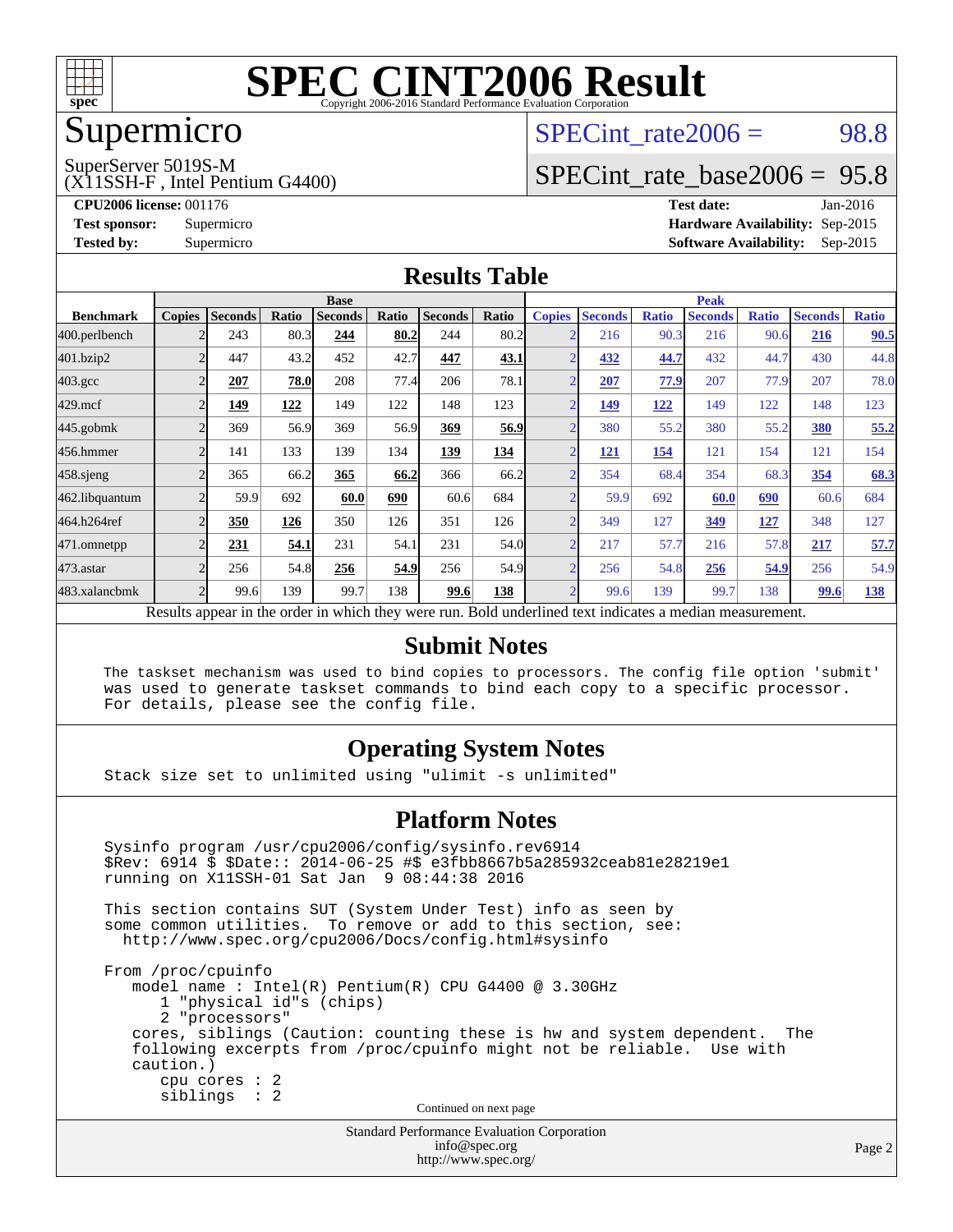

#### Supermicro

 $SPECTnt rate2006 = 98.8$ 

SuperServer 5019S-M

(X11SSH-F , Intel Pentium G4400)

[SPECint\\_rate\\_base2006 =](http://www.spec.org/auto/cpu2006/Docs/result-fields.html#SPECintratebase2006) 95.8

**[CPU2006 license:](http://www.spec.org/auto/cpu2006/Docs/result-fields.html#CPU2006license)** 001176 **[Test date:](http://www.spec.org/auto/cpu2006/Docs/result-fields.html#Testdate)** Jan-2016 **[Test sponsor:](http://www.spec.org/auto/cpu2006/Docs/result-fields.html#Testsponsor)** Supermicro **[Hardware Availability:](http://www.spec.org/auto/cpu2006/Docs/result-fields.html#HardwareAvailability)** Sep-2015 **[Tested by:](http://www.spec.org/auto/cpu2006/Docs/result-fields.html#Testedby)** Supermicro **Supermicro [Software Availability:](http://www.spec.org/auto/cpu2006/Docs/result-fields.html#SoftwareAvailability)** Sep-2015

#### **[Platform Notes \(Continued\)](http://www.spec.org/auto/cpu2006/Docs/result-fields.html#PlatformNotes)**

 physical 0: cores 0 1 cache size : 3072 KB From /proc/meminfo MemTotal: 16213292 kB HugePages\_Total: 0 Hugepagesize: 2048 kB From /etc/\*release\* /etc/\*version\* os-release: NAME="Red Hat Enterprise Linux Server" VERSION="7.1 (Maipo)" ID="rhel" ID\_LIKE="fedora" VERSION\_ID="7.1" PRETTY\_NAME="Red Hat Enterprise Linux Server 7.1 (Maipo)" ANSI\_COLOR="0;31" CPE\_NAME="cpe:/o:redhat:enterprise\_linux:7.1:GA:server" redhat-release: Red Hat Enterprise Linux Server release 7.1 (Maipo) system-release: Red Hat Enterprise Linux Server release 7.1 (Maipo) system-release-cpe: cpe:/o:redhat:enterprise\_linux:7.1:ga:server uname -a: Linux X11SSH-01 3.10.0-229.el7.x86\_64 #1 SMP Thu Jan 29 18:37:38 EST 2015 x86\_64 x86\_64 x86\_64 GNU/Linux run-level 3 Jan 8 22:05 SPEC is set to: /usr/cpu2006 Filesystem Type Size Used Avail Use% Mounted on /dev/sda2 xfs 183G 25G 158G 14% / Additional information from dmidecode: Warning: Use caution when you interpret this section. The 'dmidecode' program reads system data which is "intended to allow hardware to be accurately determined", but the intent may not be met, as there are frequent changes to hardware, firmware, and the "DMTF SMBIOS" standard. BIOS American Megatrends Inc. 1.0a 12/29/2015 Memory: 4x Micron 9ASF51272AZ-2G1A1 4 GB 1 rank 2133 MHz (End of data from sysinfo program)

#### **[General Notes](http://www.spec.org/auto/cpu2006/Docs/result-fields.html#GeneralNotes)**

Environment variables set by runspec before the start of the run: LD\_LIBRARY\_PATH = "/usr/cpu2006/libs/32:/usr/cpu2006/libs/64:/usr/cpu2006/sh"

 Binaries compiled on a system with 1x Intel Core i5-4670K CPU + 32GB memory using RedHat EL 7.1

Continued on next page

Standard Performance Evaluation Corporation [info@spec.org](mailto:info@spec.org) <http://www.spec.org/>

Page 3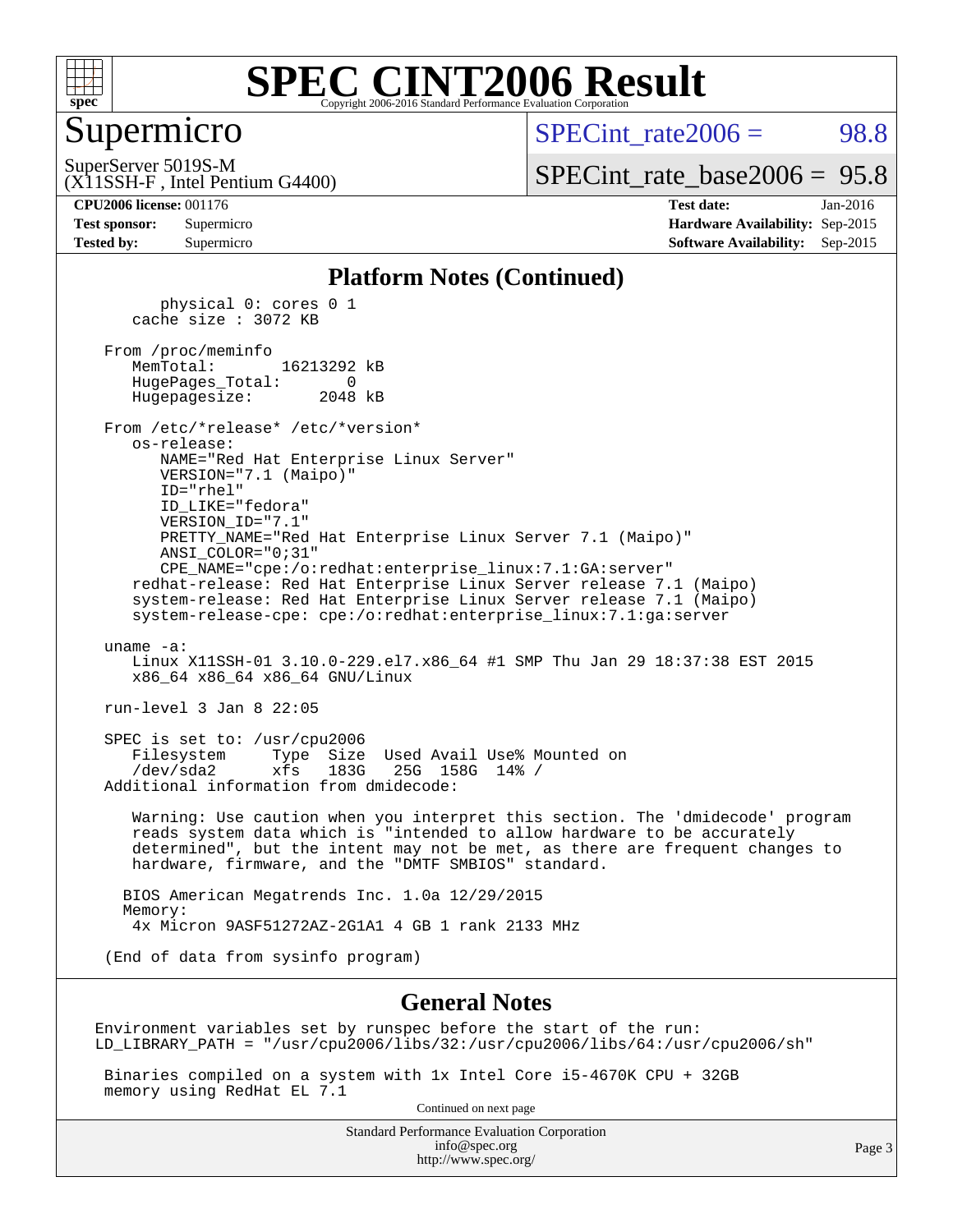

### Supermicro

SPECint rate $2006 = 98.8$ 

SuperServer 5019S-M

[SPECint\\_rate\\_base2006 =](http://www.spec.org/auto/cpu2006/Docs/result-fields.html#SPECintratebase2006) 95.8

(X11SSH-F , Intel Pentium G4400)

**[CPU2006 license:](http://www.spec.org/auto/cpu2006/Docs/result-fields.html#CPU2006license)** 001176 **[Test date:](http://www.spec.org/auto/cpu2006/Docs/result-fields.html#Testdate)** Jan-2016 **[Test sponsor:](http://www.spec.org/auto/cpu2006/Docs/result-fields.html#Testsponsor)** Supermicro **[Hardware Availability:](http://www.spec.org/auto/cpu2006/Docs/result-fields.html#HardwareAvailability)** Sep-2015 **[Tested by:](http://www.spec.org/auto/cpu2006/Docs/result-fields.html#Testedby)** Supermicro **Supermicro [Software Availability:](http://www.spec.org/auto/cpu2006/Docs/result-fields.html#SoftwareAvailability)** Sep-2015

#### **[General Notes \(Continued\)](http://www.spec.org/auto/cpu2006/Docs/result-fields.html#GeneralNotes)**

 Transparent Huge Pages enabled with: echo always > /sys/kernel/mm/transparent\_hugepage/enabled

### **[Base Compiler Invocation](http://www.spec.org/auto/cpu2006/Docs/result-fields.html#BaseCompilerInvocation)**

[C benchmarks](http://www.spec.org/auto/cpu2006/Docs/result-fields.html#Cbenchmarks):

[icc -m32 -L/opt/intel/compilers\\_and\\_libraries\\_2016/linux/compiler/lib/ia32\\_lin](http://www.spec.org/cpu2006/results/res2016q1/cpu2006-20160111-38657.flags.html#user_CCbase_intel_icc_e10256ba5924b668798078a321b0cb3f)

[C++ benchmarks:](http://www.spec.org/auto/cpu2006/Docs/result-fields.html#CXXbenchmarks)

[icpc -m32 -L/opt/intel/compilers\\_and\\_libraries\\_2016/linux/compiler/lib/ia32\\_lin](http://www.spec.org/cpu2006/results/res2016q1/cpu2006-20160111-38657.flags.html#user_CXXbase_intel_icpc_b4f50a394bdb4597aa5879c16bc3f5c5)

#### **[Base Portability Flags](http://www.spec.org/auto/cpu2006/Docs/result-fields.html#BasePortabilityFlags)**

 400.perlbench: [-D\\_FILE\\_OFFSET\\_BITS=64](http://www.spec.org/cpu2006/results/res2016q1/cpu2006-20160111-38657.flags.html#user_basePORTABILITY400_perlbench_file_offset_bits_64_438cf9856305ebd76870a2c6dc2689ab) [-DSPEC\\_CPU\\_LINUX\\_IA32](http://www.spec.org/cpu2006/results/res2016q1/cpu2006-20160111-38657.flags.html#b400.perlbench_baseCPORTABILITY_DSPEC_CPU_LINUX_IA32) 401.bzip2: [-D\\_FILE\\_OFFSET\\_BITS=64](http://www.spec.org/cpu2006/results/res2016q1/cpu2006-20160111-38657.flags.html#user_basePORTABILITY401_bzip2_file_offset_bits_64_438cf9856305ebd76870a2c6dc2689ab) 403.gcc: [-D\\_FILE\\_OFFSET\\_BITS=64](http://www.spec.org/cpu2006/results/res2016q1/cpu2006-20160111-38657.flags.html#user_basePORTABILITY403_gcc_file_offset_bits_64_438cf9856305ebd76870a2c6dc2689ab) 429.mcf: [-D\\_FILE\\_OFFSET\\_BITS=64](http://www.spec.org/cpu2006/results/res2016q1/cpu2006-20160111-38657.flags.html#user_basePORTABILITY429_mcf_file_offset_bits_64_438cf9856305ebd76870a2c6dc2689ab) 445.gobmk: [-D\\_FILE\\_OFFSET\\_BITS=64](http://www.spec.org/cpu2006/results/res2016q1/cpu2006-20160111-38657.flags.html#user_basePORTABILITY445_gobmk_file_offset_bits_64_438cf9856305ebd76870a2c6dc2689ab) 456.hmmer: [-D\\_FILE\\_OFFSET\\_BITS=64](http://www.spec.org/cpu2006/results/res2016q1/cpu2006-20160111-38657.flags.html#user_basePORTABILITY456_hmmer_file_offset_bits_64_438cf9856305ebd76870a2c6dc2689ab) 458.sjeng: [-D\\_FILE\\_OFFSET\\_BITS=64](http://www.spec.org/cpu2006/results/res2016q1/cpu2006-20160111-38657.flags.html#user_basePORTABILITY458_sjeng_file_offset_bits_64_438cf9856305ebd76870a2c6dc2689ab) 462.libquantum: [-D\\_FILE\\_OFFSET\\_BITS=64](http://www.spec.org/cpu2006/results/res2016q1/cpu2006-20160111-38657.flags.html#user_basePORTABILITY462_libquantum_file_offset_bits_64_438cf9856305ebd76870a2c6dc2689ab) [-DSPEC\\_CPU\\_LINUX](http://www.spec.org/cpu2006/results/res2016q1/cpu2006-20160111-38657.flags.html#b462.libquantum_baseCPORTABILITY_DSPEC_CPU_LINUX) 464.h264ref: [-D\\_FILE\\_OFFSET\\_BITS=64](http://www.spec.org/cpu2006/results/res2016q1/cpu2006-20160111-38657.flags.html#user_basePORTABILITY464_h264ref_file_offset_bits_64_438cf9856305ebd76870a2c6dc2689ab) 471.omnetpp: [-D\\_FILE\\_OFFSET\\_BITS=64](http://www.spec.org/cpu2006/results/res2016q1/cpu2006-20160111-38657.flags.html#user_basePORTABILITY471_omnetpp_file_offset_bits_64_438cf9856305ebd76870a2c6dc2689ab) 473.astar: [-D\\_FILE\\_OFFSET\\_BITS=64](http://www.spec.org/cpu2006/results/res2016q1/cpu2006-20160111-38657.flags.html#user_basePORTABILITY473_astar_file_offset_bits_64_438cf9856305ebd76870a2c6dc2689ab) 483.xalancbmk: [-D\\_FILE\\_OFFSET\\_BITS=64](http://www.spec.org/cpu2006/results/res2016q1/cpu2006-20160111-38657.flags.html#user_basePORTABILITY483_xalancbmk_file_offset_bits_64_438cf9856305ebd76870a2c6dc2689ab) [-DSPEC\\_CPU\\_LINUX](http://www.spec.org/cpu2006/results/res2016q1/cpu2006-20160111-38657.flags.html#b483.xalancbmk_baseCXXPORTABILITY_DSPEC_CPU_LINUX)

### **[Base Optimization Flags](http://www.spec.org/auto/cpu2006/Docs/result-fields.html#BaseOptimizationFlags)**

[C benchmarks](http://www.spec.org/auto/cpu2006/Docs/result-fields.html#Cbenchmarks): [-xSSE4.2](http://www.spec.org/cpu2006/results/res2016q1/cpu2006-20160111-38657.flags.html#user_CCbase_f-xSSE42_f91528193cf0b216347adb8b939d4107) [-ipo](http://www.spec.org/cpu2006/results/res2016q1/cpu2006-20160111-38657.flags.html#user_CCbase_f-ipo) [-O3](http://www.spec.org/cpu2006/results/res2016q1/cpu2006-20160111-38657.flags.html#user_CCbase_f-O3) [-no-prec-div](http://www.spec.org/cpu2006/results/res2016q1/cpu2006-20160111-38657.flags.html#user_CCbase_f-no-prec-div) [-opt-prefetch](http://www.spec.org/cpu2006/results/res2016q1/cpu2006-20160111-38657.flags.html#user_CCbase_f-opt-prefetch)

[C++ benchmarks:](http://www.spec.org/auto/cpu2006/Docs/result-fields.html#CXXbenchmarks) [-xSSE4.2](http://www.spec.org/cpu2006/results/res2016q1/cpu2006-20160111-38657.flags.html#user_CXXbase_f-xSSE42_f91528193cf0b216347adb8b939d4107) [-ipo](http://www.spec.org/cpu2006/results/res2016q1/cpu2006-20160111-38657.flags.html#user_CXXbase_f-ipo) [-O3](http://www.spec.org/cpu2006/results/res2016q1/cpu2006-20160111-38657.flags.html#user_CXXbase_f-O3) [-no-prec-div](http://www.spec.org/cpu2006/results/res2016q1/cpu2006-20160111-38657.flags.html#user_CXXbase_f-no-prec-div) [-opt-prefetch](http://www.spec.org/cpu2006/results/res2016q1/cpu2006-20160111-38657.flags.html#user_CXXbase_f-opt-prefetch) [-Wl,-z,muldefs](http://www.spec.org/cpu2006/results/res2016q1/cpu2006-20160111-38657.flags.html#user_CXXbase_link_force_multiple1_74079c344b956b9658436fd1b6dd3a8a) [-L/sh -lsmartheap](http://www.spec.org/cpu2006/results/res2016q1/cpu2006-20160111-38657.flags.html#user_CXXbase_SmartHeap_32f6c82aa1ed9c52345d30cf6e4a0499)

### **[Base Other Flags](http://www.spec.org/auto/cpu2006/Docs/result-fields.html#BaseOtherFlags)**

[C benchmarks](http://www.spec.org/auto/cpu2006/Docs/result-fields.html#Cbenchmarks):

403.gcc: [-Dalloca=\\_alloca](http://www.spec.org/cpu2006/results/res2016q1/cpu2006-20160111-38657.flags.html#b403.gcc_baseEXTRA_CFLAGS_Dalloca_be3056838c12de2578596ca5467af7f3)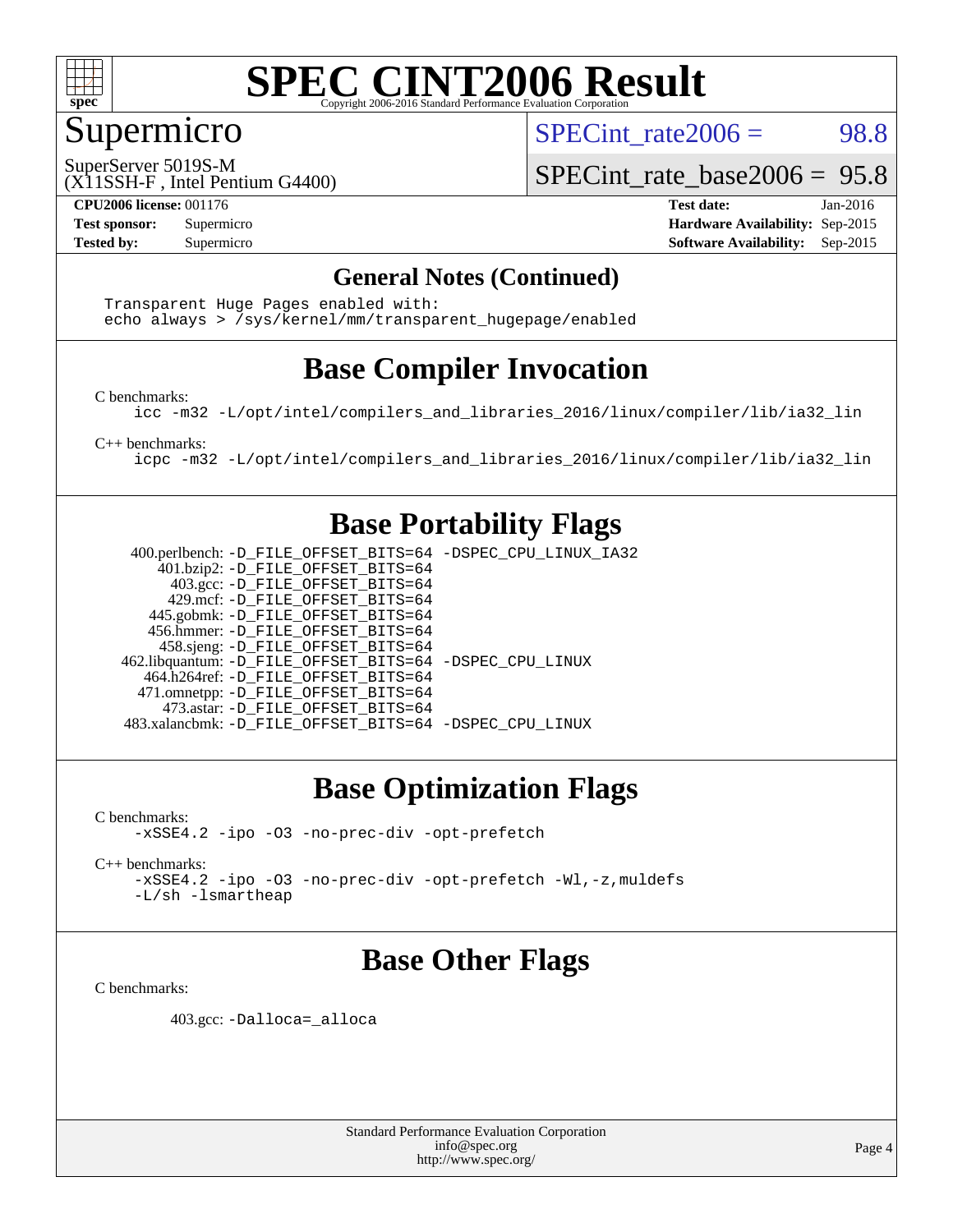

#### **[SPEC CINT2006 Result](http://www.spec.org/auto/cpu2006/Docs/result-fields.html#SPECCINT2006Result)** Copyright 2006-2016 Standard Performance Evaluation C

#### Supermicro

 $SPECTnt rate2006 = 98.8$ 

SuperServer 5019S-M

[SPECint\\_rate\\_base2006 =](http://www.spec.org/auto/cpu2006/Docs/result-fields.html#SPECintratebase2006) 95.8

(X11SSH-F , Intel Pentium G4400)

**[CPU2006 license:](http://www.spec.org/auto/cpu2006/Docs/result-fields.html#CPU2006license)** 001176 **[Test date:](http://www.spec.org/auto/cpu2006/Docs/result-fields.html#Testdate)** Jan-2016 **[Test sponsor:](http://www.spec.org/auto/cpu2006/Docs/result-fields.html#Testsponsor)** Supermicro **[Hardware Availability:](http://www.spec.org/auto/cpu2006/Docs/result-fields.html#HardwareAvailability)** Sep-2015 **[Tested by:](http://www.spec.org/auto/cpu2006/Docs/result-fields.html#Testedby)** Supermicro **[Software Availability:](http://www.spec.org/auto/cpu2006/Docs/result-fields.html#SoftwareAvailability)** Sep-2015

### **[Peak Compiler Invocation](http://www.spec.org/auto/cpu2006/Docs/result-fields.html#PeakCompilerInvocation)**

[C benchmarks \(except as noted below\)](http://www.spec.org/auto/cpu2006/Docs/result-fields.html#Cbenchmarksexceptasnotedbelow):

[icc -m32 -L/opt/intel/compilers\\_and\\_libraries\\_2016/linux/compiler/lib/ia32\\_lin](http://www.spec.org/cpu2006/results/res2016q1/cpu2006-20160111-38657.flags.html#user_CCpeak_intel_icc_e10256ba5924b668798078a321b0cb3f)

400.perlbench: [icc -m64](http://www.spec.org/cpu2006/results/res2016q1/cpu2006-20160111-38657.flags.html#user_peakCCLD400_perlbench_intel_icc_64bit_bda6cc9af1fdbb0edc3795bac97ada53)

401.bzip2: [icc -m64](http://www.spec.org/cpu2006/results/res2016q1/cpu2006-20160111-38657.flags.html#user_peakCCLD401_bzip2_intel_icc_64bit_bda6cc9af1fdbb0edc3795bac97ada53)

456.hmmer: [icc -m64](http://www.spec.org/cpu2006/results/res2016q1/cpu2006-20160111-38657.flags.html#user_peakCCLD456_hmmer_intel_icc_64bit_bda6cc9af1fdbb0edc3795bac97ada53)

458.sjeng: [icc -m64](http://www.spec.org/cpu2006/results/res2016q1/cpu2006-20160111-38657.flags.html#user_peakCCLD458_sjeng_intel_icc_64bit_bda6cc9af1fdbb0edc3795bac97ada53)

#### [C++ benchmarks:](http://www.spec.org/auto/cpu2006/Docs/result-fields.html#CXXbenchmarks)

[icpc -m32 -L/opt/intel/compilers\\_and\\_libraries\\_2016/linux/compiler/lib/ia32\\_lin](http://www.spec.org/cpu2006/results/res2016q1/cpu2006-20160111-38657.flags.html#user_CXXpeak_intel_icpc_b4f50a394bdb4597aa5879c16bc3f5c5)

### **[Peak Portability Flags](http://www.spec.org/auto/cpu2006/Docs/result-fields.html#PeakPortabilityFlags)**

 400.perlbench: [-D\\_FILE\\_OFFSET\\_BITS=64](http://www.spec.org/cpu2006/results/res2016q1/cpu2006-20160111-38657.flags.html#user_peakPORTABILITY400_perlbench_file_offset_bits_64_438cf9856305ebd76870a2c6dc2689ab) [-DSPEC\\_CPU\\_LP64](http://www.spec.org/cpu2006/results/res2016q1/cpu2006-20160111-38657.flags.html#b400.perlbench_peakCPORTABILITY_DSPEC_CPU_LP64) [-DSPEC\\_CPU\\_LINUX\\_X64](http://www.spec.org/cpu2006/results/res2016q1/cpu2006-20160111-38657.flags.html#b400.perlbench_peakCPORTABILITY_DSPEC_CPU_LINUX_X64) 401.bzip2: [-D\\_FILE\\_OFFSET\\_BITS=64](http://www.spec.org/cpu2006/results/res2016q1/cpu2006-20160111-38657.flags.html#user_peakPORTABILITY401_bzip2_file_offset_bits_64_438cf9856305ebd76870a2c6dc2689ab) [-DSPEC\\_CPU\\_LP64](http://www.spec.org/cpu2006/results/res2016q1/cpu2006-20160111-38657.flags.html#suite_peakCPORTABILITY401_bzip2_DSPEC_CPU_LP64) 403.gcc: [-D\\_FILE\\_OFFSET\\_BITS=64](http://www.spec.org/cpu2006/results/res2016q1/cpu2006-20160111-38657.flags.html#user_peakPORTABILITY403_gcc_file_offset_bits_64_438cf9856305ebd76870a2c6dc2689ab) 429.mcf: [-D\\_FILE\\_OFFSET\\_BITS=64](http://www.spec.org/cpu2006/results/res2016q1/cpu2006-20160111-38657.flags.html#user_peakPORTABILITY429_mcf_file_offset_bits_64_438cf9856305ebd76870a2c6dc2689ab) 445.gobmk: [-D\\_FILE\\_OFFSET\\_BITS=64](http://www.spec.org/cpu2006/results/res2016q1/cpu2006-20160111-38657.flags.html#user_peakPORTABILITY445_gobmk_file_offset_bits_64_438cf9856305ebd76870a2c6dc2689ab) 456.hmmer: [-D\\_FILE\\_OFFSET\\_BITS=64](http://www.spec.org/cpu2006/results/res2016q1/cpu2006-20160111-38657.flags.html#user_peakPORTABILITY456_hmmer_file_offset_bits_64_438cf9856305ebd76870a2c6dc2689ab) [-DSPEC\\_CPU\\_LP64](http://www.spec.org/cpu2006/results/res2016q1/cpu2006-20160111-38657.flags.html#suite_peakCPORTABILITY456_hmmer_DSPEC_CPU_LP64) 458.sjeng: [-D\\_FILE\\_OFFSET\\_BITS=64](http://www.spec.org/cpu2006/results/res2016q1/cpu2006-20160111-38657.flags.html#user_peakPORTABILITY458_sjeng_file_offset_bits_64_438cf9856305ebd76870a2c6dc2689ab) [-DSPEC\\_CPU\\_LP64](http://www.spec.org/cpu2006/results/res2016q1/cpu2006-20160111-38657.flags.html#suite_peakCPORTABILITY458_sjeng_DSPEC_CPU_LP64) 462.libquantum: [-D\\_FILE\\_OFFSET\\_BITS=64](http://www.spec.org/cpu2006/results/res2016q1/cpu2006-20160111-38657.flags.html#user_peakPORTABILITY462_libquantum_file_offset_bits_64_438cf9856305ebd76870a2c6dc2689ab) [-DSPEC\\_CPU\\_LINUX](http://www.spec.org/cpu2006/results/res2016q1/cpu2006-20160111-38657.flags.html#b462.libquantum_peakCPORTABILITY_DSPEC_CPU_LINUX) 464.h264ref: [-D\\_FILE\\_OFFSET\\_BITS=64](http://www.spec.org/cpu2006/results/res2016q1/cpu2006-20160111-38657.flags.html#user_peakPORTABILITY464_h264ref_file_offset_bits_64_438cf9856305ebd76870a2c6dc2689ab) 471.omnetpp: [-D\\_FILE\\_OFFSET\\_BITS=64](http://www.spec.org/cpu2006/results/res2016q1/cpu2006-20160111-38657.flags.html#user_peakPORTABILITY471_omnetpp_file_offset_bits_64_438cf9856305ebd76870a2c6dc2689ab) 473.astar: [-D\\_FILE\\_OFFSET\\_BITS=64](http://www.spec.org/cpu2006/results/res2016q1/cpu2006-20160111-38657.flags.html#user_peakPORTABILITY473_astar_file_offset_bits_64_438cf9856305ebd76870a2c6dc2689ab) 483.xalancbmk: [-D\\_FILE\\_OFFSET\\_BITS=64](http://www.spec.org/cpu2006/results/res2016q1/cpu2006-20160111-38657.flags.html#user_peakPORTABILITY483_xalancbmk_file_offset_bits_64_438cf9856305ebd76870a2c6dc2689ab) [-DSPEC\\_CPU\\_LINUX](http://www.spec.org/cpu2006/results/res2016q1/cpu2006-20160111-38657.flags.html#b483.xalancbmk_peakCXXPORTABILITY_DSPEC_CPU_LINUX)

#### **[Peak Optimization Flags](http://www.spec.org/auto/cpu2006/Docs/result-fields.html#PeakOptimizationFlags)**

[C benchmarks](http://www.spec.org/auto/cpu2006/Docs/result-fields.html#Cbenchmarks):

 400.perlbench: [-xSSE4.2](http://www.spec.org/cpu2006/results/res2016q1/cpu2006-20160111-38657.flags.html#user_peakPASS2_CFLAGSPASS2_LDCFLAGS400_perlbench_f-xSSE42_f91528193cf0b216347adb8b939d4107)(pass 2) [-prof-gen:threadsafe](http://www.spec.org/cpu2006/results/res2016q1/cpu2006-20160111-38657.flags.html#user_peakPASS1_CFLAGSPASS1_LDCFLAGS400_perlbench_prof_gen_21a26eb79f378b550acd7bec9fe4467a)(pass 1) [-ipo](http://www.spec.org/cpu2006/results/res2016q1/cpu2006-20160111-38657.flags.html#user_peakPASS2_CFLAGSPASS2_LDCFLAGS400_perlbench_f-ipo)(pass 2) [-O3](http://www.spec.org/cpu2006/results/res2016q1/cpu2006-20160111-38657.flags.html#user_peakPASS2_CFLAGSPASS2_LDCFLAGS400_perlbench_f-O3)(pass 2) [-no-prec-div](http://www.spec.org/cpu2006/results/res2016q1/cpu2006-20160111-38657.flags.html#user_peakPASS2_CFLAGSPASS2_LDCFLAGS400_perlbench_f-no-prec-div)(pass 2) [-par-num-threads=1](http://www.spec.org/cpu2006/results/res2016q1/cpu2006-20160111-38657.flags.html#user_peakPASS1_CFLAGSPASS1_LDCFLAGS400_perlbench_par_num_threads_786a6ff141b4e9e90432e998842df6c2)(pass 1) [-prof-use](http://www.spec.org/cpu2006/results/res2016q1/cpu2006-20160111-38657.flags.html#user_peakPASS2_CFLAGSPASS2_LDCFLAGS400_perlbench_prof_use_bccf7792157ff70d64e32fe3e1250b55)(pass 2) [-auto-ilp32](http://www.spec.org/cpu2006/results/res2016q1/cpu2006-20160111-38657.flags.html#user_peakCOPTIMIZE400_perlbench_f-auto-ilp32)

 401.bzip2: [-xSSE4.2](http://www.spec.org/cpu2006/results/res2016q1/cpu2006-20160111-38657.flags.html#user_peakPASS2_CFLAGSPASS2_LDCFLAGS401_bzip2_f-xSSE42_f91528193cf0b216347adb8b939d4107)(pass 2) [-prof-gen:threadsafe](http://www.spec.org/cpu2006/results/res2016q1/cpu2006-20160111-38657.flags.html#user_peakPASS1_CFLAGSPASS1_LDCFLAGS401_bzip2_prof_gen_21a26eb79f378b550acd7bec9fe4467a)(pass 1) [-ipo](http://www.spec.org/cpu2006/results/res2016q1/cpu2006-20160111-38657.flags.html#user_peakPASS2_CFLAGSPASS2_LDCFLAGS401_bzip2_f-ipo)(pass 2) [-O3](http://www.spec.org/cpu2006/results/res2016q1/cpu2006-20160111-38657.flags.html#user_peakPASS2_CFLAGSPASS2_LDCFLAGS401_bzip2_f-O3)(pass 2) [-no-prec-div](http://www.spec.org/cpu2006/results/res2016q1/cpu2006-20160111-38657.flags.html#user_peakPASS2_CFLAGSPASS2_LDCFLAGS401_bzip2_f-no-prec-div)(pass 2) [-par-num-threads=1](http://www.spec.org/cpu2006/results/res2016q1/cpu2006-20160111-38657.flags.html#user_peakPASS1_CFLAGSPASS1_LDCFLAGS401_bzip2_par_num_threads_786a6ff141b4e9e90432e998842df6c2)(pass 1) [-prof-use](http://www.spec.org/cpu2006/results/res2016q1/cpu2006-20160111-38657.flags.html#user_peakPASS2_CFLAGSPASS2_LDCFLAGS401_bzip2_prof_use_bccf7792157ff70d64e32fe3e1250b55)(pass 2) [-opt-prefetch](http://www.spec.org/cpu2006/results/res2016q1/cpu2006-20160111-38657.flags.html#user_peakCOPTIMIZE401_bzip2_f-opt-prefetch) [-auto-ilp32](http://www.spec.org/cpu2006/results/res2016q1/cpu2006-20160111-38657.flags.html#user_peakCOPTIMIZE401_bzip2_f-auto-ilp32) [-ansi-alias](http://www.spec.org/cpu2006/results/res2016q1/cpu2006-20160111-38657.flags.html#user_peakCOPTIMIZE401_bzip2_f-ansi-alias)

403.gcc: [-xSSE4.2](http://www.spec.org/cpu2006/results/res2016q1/cpu2006-20160111-38657.flags.html#user_peakCOPTIMIZE403_gcc_f-xSSE42_f91528193cf0b216347adb8b939d4107) [-ipo](http://www.spec.org/cpu2006/results/res2016q1/cpu2006-20160111-38657.flags.html#user_peakCOPTIMIZE403_gcc_f-ipo) [-O3](http://www.spec.org/cpu2006/results/res2016q1/cpu2006-20160111-38657.flags.html#user_peakCOPTIMIZE403_gcc_f-O3) [-no-prec-div](http://www.spec.org/cpu2006/results/res2016q1/cpu2006-20160111-38657.flags.html#user_peakCOPTIMIZE403_gcc_f-no-prec-div)

 $429$ .mcf: basepeak = yes

Continued on next page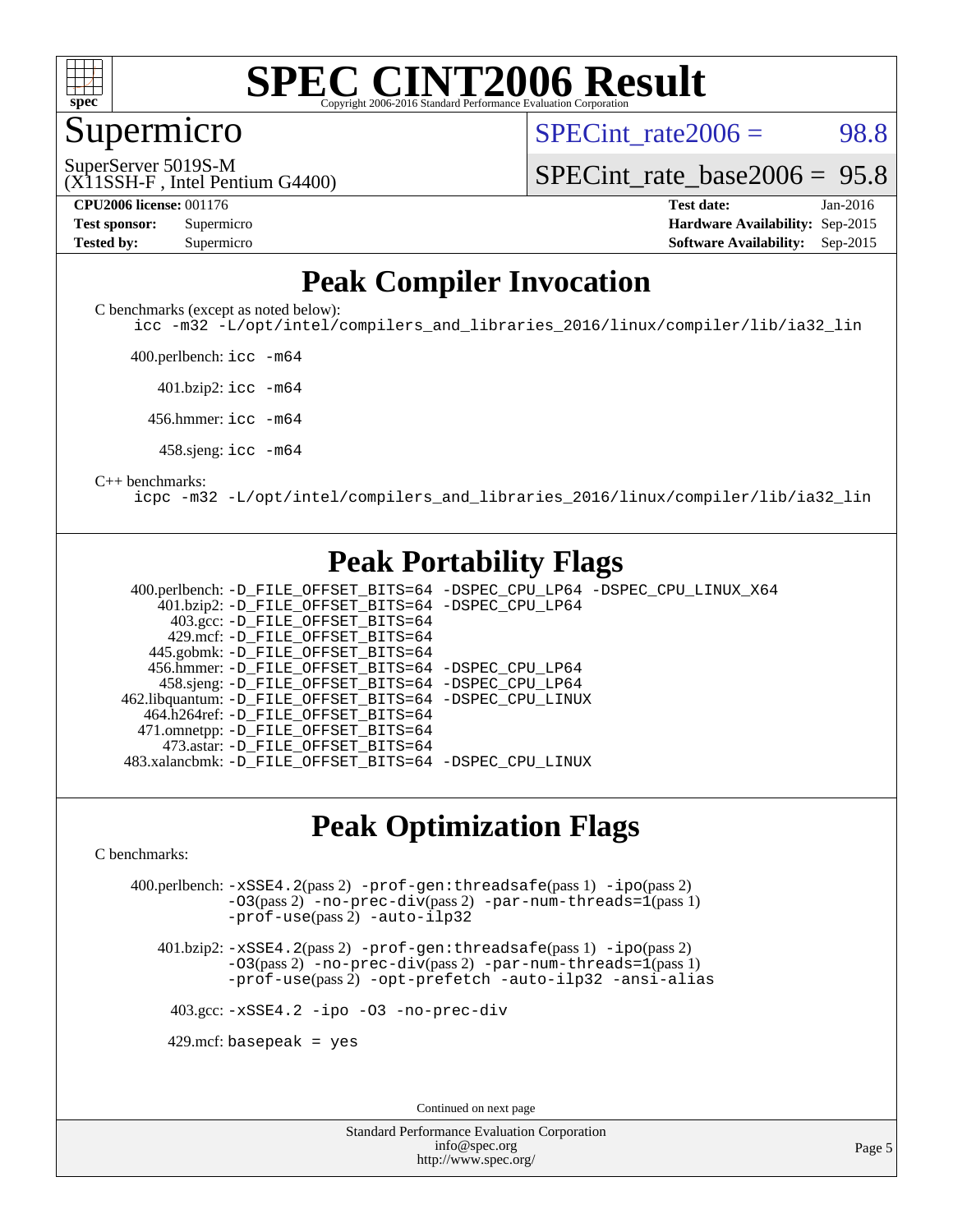

## Supermicro

SPECint rate $2006 = 98.8$ 

SuperServer 5019S-M

[SPECint\\_rate\\_base2006 =](http://www.spec.org/auto/cpu2006/Docs/result-fields.html#SPECintratebase2006) 95.8

(X11SSH-F , Intel Pentium G4400) **[CPU2006 license:](http://www.spec.org/auto/cpu2006/Docs/result-fields.html#CPU2006license)** 001176 **[Test date:](http://www.spec.org/auto/cpu2006/Docs/result-fields.html#Testdate)** Jan-2016

| <b>Test sponsor:</b> | Supermicro |
|----------------------|------------|
| <b>Tested by:</b>    | Supermicro |

**[Hardware Availability:](http://www.spec.org/auto/cpu2006/Docs/result-fields.html#HardwareAvailability)** Sep-2015 **[Software Availability:](http://www.spec.org/auto/cpu2006/Docs/result-fields.html#SoftwareAvailability)** Sep-2015

### **[Peak Optimization Flags \(Continued\)](http://www.spec.org/auto/cpu2006/Docs/result-fields.html#PeakOptimizationFlags)**

 445.gobmk: [-xSSE4.2](http://www.spec.org/cpu2006/results/res2016q1/cpu2006-20160111-38657.flags.html#user_peakPASS2_CFLAGSPASS2_LDCFLAGS445_gobmk_f-xSSE42_f91528193cf0b216347adb8b939d4107)(pass 2) [-prof-gen:threadsafe](http://www.spec.org/cpu2006/results/res2016q1/cpu2006-20160111-38657.flags.html#user_peakPASS1_CFLAGSPASS1_LDCFLAGS445_gobmk_prof_gen_21a26eb79f378b550acd7bec9fe4467a)(pass 1) [-prof-use](http://www.spec.org/cpu2006/results/res2016q1/cpu2006-20160111-38657.flags.html#user_peakPASS2_CFLAGSPASS2_LDCFLAGS445_gobmk_prof_use_bccf7792157ff70d64e32fe3e1250b55)(pass2) [-par-num-threads=1](http://www.spec.org/cpu2006/results/res2016q1/cpu2006-20160111-38657.flags.html#user_peakPASS1_CFLAGSPASS1_LDCFLAGS445_gobmk_par_num_threads_786a6ff141b4e9e90432e998842df6c2)(pass1) [-ansi-alias](http://www.spec.org/cpu2006/results/res2016q1/cpu2006-20160111-38657.flags.html#user_peakCOPTIMIZE445_gobmk_f-ansi-alias)

456.hmmer: [-xSSE4.2](http://www.spec.org/cpu2006/results/res2016q1/cpu2006-20160111-38657.flags.html#user_peakCOPTIMIZE456_hmmer_f-xSSE42_f91528193cf0b216347adb8b939d4107) [-ipo](http://www.spec.org/cpu2006/results/res2016q1/cpu2006-20160111-38657.flags.html#user_peakCOPTIMIZE456_hmmer_f-ipo) [-O3](http://www.spec.org/cpu2006/results/res2016q1/cpu2006-20160111-38657.flags.html#user_peakCOPTIMIZE456_hmmer_f-O3) [-no-prec-div](http://www.spec.org/cpu2006/results/res2016q1/cpu2006-20160111-38657.flags.html#user_peakCOPTIMIZE456_hmmer_f-no-prec-div) [-unroll2](http://www.spec.org/cpu2006/results/res2016q1/cpu2006-20160111-38657.flags.html#user_peakCOPTIMIZE456_hmmer_f-unroll_784dae83bebfb236979b41d2422d7ec2) [-auto-ilp32](http://www.spec.org/cpu2006/results/res2016q1/cpu2006-20160111-38657.flags.html#user_peakCOPTIMIZE456_hmmer_f-auto-ilp32)

 458.sjeng: [-xSSE4.2](http://www.spec.org/cpu2006/results/res2016q1/cpu2006-20160111-38657.flags.html#user_peakPASS2_CFLAGSPASS2_LDCFLAGS458_sjeng_f-xSSE42_f91528193cf0b216347adb8b939d4107)(pass 2) [-prof-gen:threadsafe](http://www.spec.org/cpu2006/results/res2016q1/cpu2006-20160111-38657.flags.html#user_peakPASS1_CFLAGSPASS1_LDCFLAGS458_sjeng_prof_gen_21a26eb79f378b550acd7bec9fe4467a)(pass 1) [-ipo](http://www.spec.org/cpu2006/results/res2016q1/cpu2006-20160111-38657.flags.html#user_peakPASS2_CFLAGSPASS2_LDCFLAGS458_sjeng_f-ipo)(pass 2) [-O3](http://www.spec.org/cpu2006/results/res2016q1/cpu2006-20160111-38657.flags.html#user_peakPASS2_CFLAGSPASS2_LDCFLAGS458_sjeng_f-O3)(pass 2) [-no-prec-div](http://www.spec.org/cpu2006/results/res2016q1/cpu2006-20160111-38657.flags.html#user_peakPASS2_CFLAGSPASS2_LDCFLAGS458_sjeng_f-no-prec-div)(pass 2) [-par-num-threads=1](http://www.spec.org/cpu2006/results/res2016q1/cpu2006-20160111-38657.flags.html#user_peakPASS1_CFLAGSPASS1_LDCFLAGS458_sjeng_par_num_threads_786a6ff141b4e9e90432e998842df6c2)(pass 1)  $-prof$ -use(pass 2) [-unroll4](http://www.spec.org/cpu2006/results/res2016q1/cpu2006-20160111-38657.flags.html#user_peakCOPTIMIZE458_sjeng_f-unroll_4e5e4ed65b7fd20bdcd365bec371b81f) [-auto-ilp32](http://www.spec.org/cpu2006/results/res2016q1/cpu2006-20160111-38657.flags.html#user_peakCOPTIMIZE458_sjeng_f-auto-ilp32)

 $462$ .libquantum: basepeak = yes

 464.h264ref: [-xSSE4.2](http://www.spec.org/cpu2006/results/res2016q1/cpu2006-20160111-38657.flags.html#user_peakPASS2_CFLAGSPASS2_LDCFLAGS464_h264ref_f-xSSE42_f91528193cf0b216347adb8b939d4107)(pass 2) [-prof-gen:threadsafe](http://www.spec.org/cpu2006/results/res2016q1/cpu2006-20160111-38657.flags.html#user_peakPASS1_CFLAGSPASS1_LDCFLAGS464_h264ref_prof_gen_21a26eb79f378b550acd7bec9fe4467a)(pass 1) [-ipo](http://www.spec.org/cpu2006/results/res2016q1/cpu2006-20160111-38657.flags.html#user_peakPASS2_CFLAGSPASS2_LDCFLAGS464_h264ref_f-ipo)(pass 2)  $-03(pass 2)$  [-no-prec-div](http://www.spec.org/cpu2006/results/res2016q1/cpu2006-20160111-38657.flags.html#user_peakPASS2_CFLAGSPASS2_LDCFLAGS464_h264ref_f-no-prec-div)(pass 2) [-par-num-threads=1](http://www.spec.org/cpu2006/results/res2016q1/cpu2006-20160111-38657.flags.html#user_peakPASS1_CFLAGSPASS1_LDCFLAGS464_h264ref_par_num_threads_786a6ff141b4e9e90432e998842df6c2)(pass 1) [-prof-use](http://www.spec.org/cpu2006/results/res2016q1/cpu2006-20160111-38657.flags.html#user_peakPASS2_CFLAGSPASS2_LDCFLAGS464_h264ref_prof_use_bccf7792157ff70d64e32fe3e1250b55)(pass 2) [-unroll2](http://www.spec.org/cpu2006/results/res2016q1/cpu2006-20160111-38657.flags.html#user_peakCOPTIMIZE464_h264ref_f-unroll_784dae83bebfb236979b41d2422d7ec2) [-ansi-alias](http://www.spec.org/cpu2006/results/res2016q1/cpu2006-20160111-38657.flags.html#user_peakCOPTIMIZE464_h264ref_f-ansi-alias)

[C++ benchmarks:](http://www.spec.org/auto/cpu2006/Docs/result-fields.html#CXXbenchmarks)

```
 471.omnetpp: -xSSE4.2(pass 2) -prof-gen:threadsafe(pass 1) -ipo(pass 2)
-O3(pass 2) -no-prec-div(pass 2) -par-num-threads=1(pass 1)
-prof-use(pass 2) -ansi-alias -opt-ra-region-strategy=block
-Wl,-z,muldefs -L/sh -lsmartheap
```
473.astar: basepeak = yes

 $483.xalanchmk: basepeak = yes$ 

### **[Peak Other Flags](http://www.spec.org/auto/cpu2006/Docs/result-fields.html#PeakOtherFlags)**

[C benchmarks](http://www.spec.org/auto/cpu2006/Docs/result-fields.html#Cbenchmarks):

403.gcc: [-Dalloca=\\_alloca](http://www.spec.org/cpu2006/results/res2016q1/cpu2006-20160111-38657.flags.html#b403.gcc_peakEXTRA_CFLAGS_Dalloca_be3056838c12de2578596ca5467af7f3)

The flags files that were used to format this result can be browsed at <http://www.spec.org/cpu2006/flags/Intel-ic16.0-official-linux64.html> <http://www.spec.org/cpu2006/flags/Supermicro-Platform-Settings-V1.2-revH.html>

You can also download the XML flags sources by saving the following links: <http://www.spec.org/cpu2006/flags/Intel-ic16.0-official-linux64.xml>

<http://www.spec.org/cpu2006/flags/Supermicro-Platform-Settings-V1.2-revH.xml>